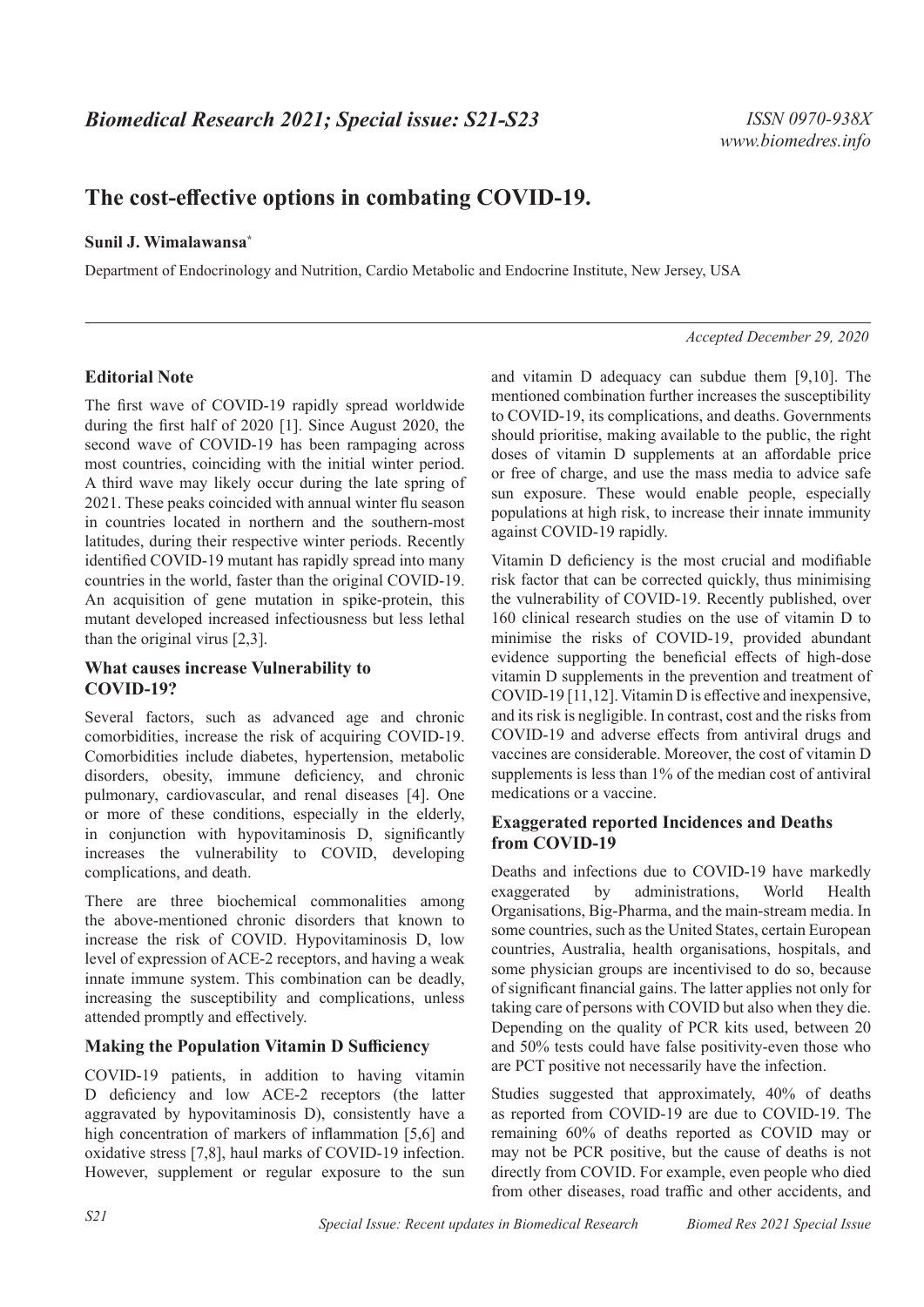suicides have included COVID deaths. Therefore, once such false data removed from statistics, the prevalence and deaths from COVID-19 are not that different from a severe flu season.

# **Right Approach versus the Wrong in Handling COVID-19**

Based on the above observations and global data, there is no reason to have total lockdown and curfew in any country to control COVID-19. Those governments that enforced such failed draconian restrictions invariably failed to control local epidemics. In most tropical countries, such as in South East Asia (except in India), the incidence and infection fatality rates are trivial, and there was no reason for curfews. The harm to the affected population, the economic collapse, and the excess deaths associated with a curfew is much higher than the COVID-19. What is necessary is local movement restrictions to and from the affected suburb or village to contain the disease for about ten days.

It is essential for allowing the development of natural immunity and encouraging sun exposure to boost and maintain the innate immunity in the population. Over 170 global experts working in this field have contributed to an open letter to world leaders to highlight vitamin D's awareness and importance in preventing and treating COVID-19 (https://vdmeta.com). To propagate and sustain the COVID-19 virus, it needs the human host: this is facilitated by those with vitamin D deficiency, allowing them to get infected and develop symptomatic COVID-19 syndrome and spreading to others. Virtually all ICU admissions from COVID complication and deaths occur in those with severe vitamin D deficiency (i.e., 25(OH) D concentration, less than 12 ng/mL). Nevertheless, some argue that this is due to reverse causality [i.e., acute COVID-19 syndrome, reducing serum 25(OH)D concentration] but there is no evidence to support that. Recent data confirm significant benefits effects of vitamin D supplements in controlling COVID-19 [12-21].

# **Evidence of Efficacy-What needs now**

Evidence produced from over 30 clinical observational studies reported recently, provided evidence of strong inverse correlations between serum 25(OH)D concentrations and having COVID-19, severity, and deaths [12-21], together with few RCTs [22]. Hill's criteria for causality in a biological system are mostly satisfied with vitamin D supplementation in reducing the risk of COVID-19.

The global researchers working to prevent COVID-19 are urging governments to make available, cost-effective therapies such as hydroxychloroquine, vitamin D, and ivermectin as a part of the routine strategy to prevent and treat COVID-19. These three agents should use strategically and proactively to prevent and treat COVID-19. To control the pandemic's negative impact, one needs to implement a

wide range of programs and strategic preventative actions rather than relying on standard public health guidance.

The currently used, mundane public health initiative to control epidemics for prevention of COVID-19 is unlikely to work, so as the lockdown and curfews. Based on emerging scientific data, different approaches are needed to control the pandemic, including enhancing population vitamin D status and broader use of hydroxychloroquine and ivermectin for prevention of COVID-19 in those exposed and PCR positive persons [23]. However, hydroxychloroquine should not use in higher doses than recommended nor initiates in persons with advanced symptomatic COVID [24]. While generic vitamin D should use in most persons, symptomatology can be rapidly controlled in exposed and PCR positive persons by using partially activated vitamin D, calcifediol (tablets of emulsion form) [16].

# **Conclusion**

The three agents mentioned above are easy to transport, store, administer, and economical to use. Moreover, three agents have acceptable adverse effects and are well-tested over several decades. These agents are effective against COVID-19 and are already available in virtually all countries. Thus, respective governments should increase availability, approval without restrictions, enabling physicians to reduce disease burden rapidly, the need for ICU admissions, and reducing deaths.

# **Conflicts of Interest**

The author declares no conflict of interests. He received no funding for this work or assistance in professional writing for this article.

#### **References**

- 1. Wimalawansa SJ. Global epidemic of coronavirus-COVID-19: What can we do to minimize risks? European J. Biomed Pharma Sci 2020; 7: 432-438.
- 2. Lau SY. Attenuated SARS-CoV-2 variants with deletions at the S1/S2 junction. Emerg Microbes Infect 2020; 9: 837-842.
- 3. Wang M. International Expansion of a Novel SARS-CoV-2 Mutant. J Virol 2020; 94: 1-3.
- 4. Wimalawansa SJ. COVID-19: Evolution and prevention. Trends Telemed E-Health 2020; 2: 1-5.
- 5. Chagas CE. Focus on vitamin D, inflammation and type 2 diabetes. Nutrients 2012; 4: 52-67.
- 6. Da Costa LA. The association between obesity, cardiometabolic disease biomarkers, and innate immunityrelated inflammation in Canadian adults. Diabetes Metab Syndr Obes 2012; 5: 347-355.
- 7. Goodwin KD. Preventing oxidative stress in rats with aldosteronism by calcitriol and dietary calcium and magnesium supplements. Am J Med Sci 2006; 332: 73-78.
- 8. Samimi M.The effects of vitamin D plus calcium supplementation on metabolic profiles, biomarkers of inflammation, oxidative stress and pregnancy outcomes in pregnant women at risk for pre-eclampsia. J Hum Nutr Diet 2016; 29: 505-515.